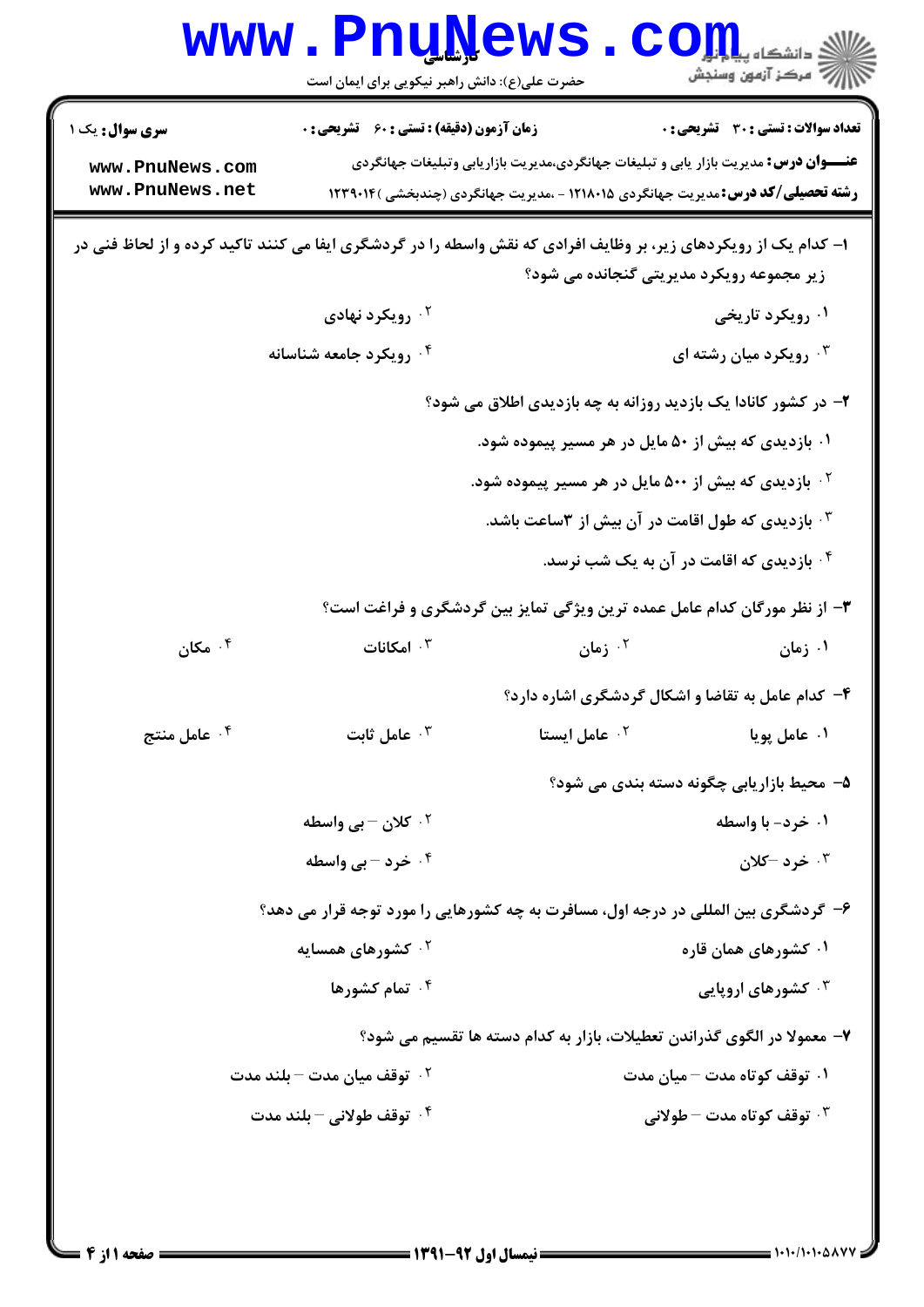|                                                                                                                                    | www.PnuNews<br>حضرت علی(ع): دانش راهبر نیکویی برای ایمان است                                                               |                                                                                               |                                                                                                                                         |  |  |
|------------------------------------------------------------------------------------------------------------------------------------|----------------------------------------------------------------------------------------------------------------------------|-----------------------------------------------------------------------------------------------|-----------------------------------------------------------------------------------------------------------------------------------------|--|--|
| <b>سری سوال : ۱ یک</b><br>www.PnuNews.com<br>www.PnuNews.net                                                                       | زمان آزمون (دقیقه) : تستی : 60 ٪ تشریحی : 0                                                                                | <b>عنــــوان درس:</b> مدیریت بازار یابی و تبلیغات جهانگردی،مدیریت بازاریابی وتبلیغات جهانگردی | <b>تعداد سوالات : تستی : 30 ٪ تشریحی : 0</b><br><b>رشته تحصیلی/کد درس:</b> مدیریت جهانگردی ۱۲۱۸۰۱۵ - ،مدیریت جهانگردی (چندبخشی )۱۲۳۹۰۱۴ |  |  |
|                                                                                                                                    | ۸– کدام نگرش بازاریابی گردشگری، بر اهمیت حفظ یا بالا بردن رفاه جامعه وتامین نیازها و خواسته های مشتریان خاص تاکید<br>دارد؟ |                                                                                               |                                                                                                                                         |  |  |
| ۰ <sup>۴</sup> بازاریابی اجتماعی                                                                                                   | فروش تدافعی $\cdot^{\mathsf{y}}$                                                                                           | ۰ <sup>۲</sup> فروش تهاجمی                                                                    | ۰۱ تولید یا عملکرد                                                                                                                      |  |  |
| ۹- کدام یک از گزینه های زیر از دید گیلبرت و بیلی، جزء مراحل مدیریت گردشگری از نظر رویدادنگاری تاریخی به شما <u>ر نم</u> ی<br>ا ید؟ |                                                                                                                            |                                                                                               |                                                                                                                                         |  |  |
| ۰۴ عصر بازاریابی                                                                                                                   | عصر فروش $\cdot^{\mathtt{y}}$                                                                                              | مصر توليد $\cdot$ ٢                                                                           | ۰۱ عصر محصول                                                                                                                            |  |  |
|                                                                                                                                    | ۱۰– کدام یک از حوزه های کلیدی فرایند مدیریت بازاریابی، شامل "بهسازی راهبرد جامع بازاریابی" می باشد؟                        |                                                                                               |                                                                                                                                         |  |  |
|                                                                                                                                    | <sup>۲</sup> ۰ تهیه سیستم اطلاعاتی بازاریابی                                                                               |                                                                                               | ۰۱ نظارت وکنترل                                                                                                                         |  |  |
|                                                                                                                                    | ۰۴ عملیات بازاریابی                                                                                                        |                                                                                               | ۰۳ برنامه ریزی بازاریابی                                                                                                                |  |  |
|                                                                                                                                    |                                                                                                                            |                                                                                               | 11- اساس نظریه بازاریابی کلاسیک چیست؟                                                                                                   |  |  |
|                                                                                                                                    | ۰ <sup>۲</sup> خشنودی مصرف کننده                                                                                           |                                                                                               | ۰۱ رضایت خریداران                                                                                                                       |  |  |
|                                                                                                                                    | ۰۴ خرید بیشتر مشتری                                                                                                        |                                                                                               | ۰ <sup>۳</sup> انگیزه مصرف کننده                                                                                                        |  |  |
|                                                                                                                                    | ۱۲– طبق استدلال میل وموریسون، بهتر بود نمودار مازلو در مورد رده بندی چگونه ترسیم می شد؟                                    |                                                                                               |                                                                                                                                         |  |  |
| ۰ <sup>۴</sup> شش ظلعی                                                                                                             | شلث لانه ای $\cdot$ "                                                                                                      | ۰ <sup>۲</sup> هرمی لوله ای                                                                   | ۰۱ شطرنجی                                                                                                                               |  |  |
| ۱۳- در گونه شناسی پلاگ، آن مسافری که در آخرین لحظه و بدون برنامه ریزی درباره سفرش تصمیم می گیرد جزء کدام گروه<br>است؟              |                                                                                                                            |                                                                                               |                                                                                                                                         |  |  |
| ۰۴ خونسرد                                                                                                                          | ۰ <sup>۳</sup> عقل گرایان                                                                                                  | ۰ <sup>۲</sup> خوشگذران                                                                       | ۰۱ میان گرایان                                                                                                                          |  |  |
|                                                                                                                                    | ۱۴– طبق الگوی پذیرش نقش، "شخصی که در گزینش و انتخاب اطلاعات نظرات خود را بیان می کند" در کدام گروه قرار می                 |                                                                                               | گیرد؟                                                                                                                                   |  |  |
| ۰۴ مصرف کننده                                                                                                                      | ۰ <sup>۳</sup> تصمیم گیرنده                                                                                                | ۰ <sup>۲</sup> آغازگر                                                                         | ۰۱ تاثیرگذار                                                                                                                            |  |  |
|                                                                                                                                    | ۱۵– مهم ترین اماکن برای میزبانی مجامع وگردهمایی ها، به ترتیب در کدام کشور واقع اند؟                                        |                                                                                               |                                                                                                                                         |  |  |
|                                                                                                                                    | ۰ <sup>۲</sup> آمریکا، فرانسه، بریتانیا                                                                                    |                                                                                               | ۰۱ فرانسه، بریتانیا، آمریکا                                                                                                             |  |  |
|                                                                                                                                    | ۰۴ آلمان، کانادا، سوئد                                                                                                     |                                                                                               | ۰۳ سوئد، کانادا، آلمان                                                                                                                  |  |  |
|                                                                                                                                    |                                                                                                                            |                                                                                               |                                                                                                                                         |  |  |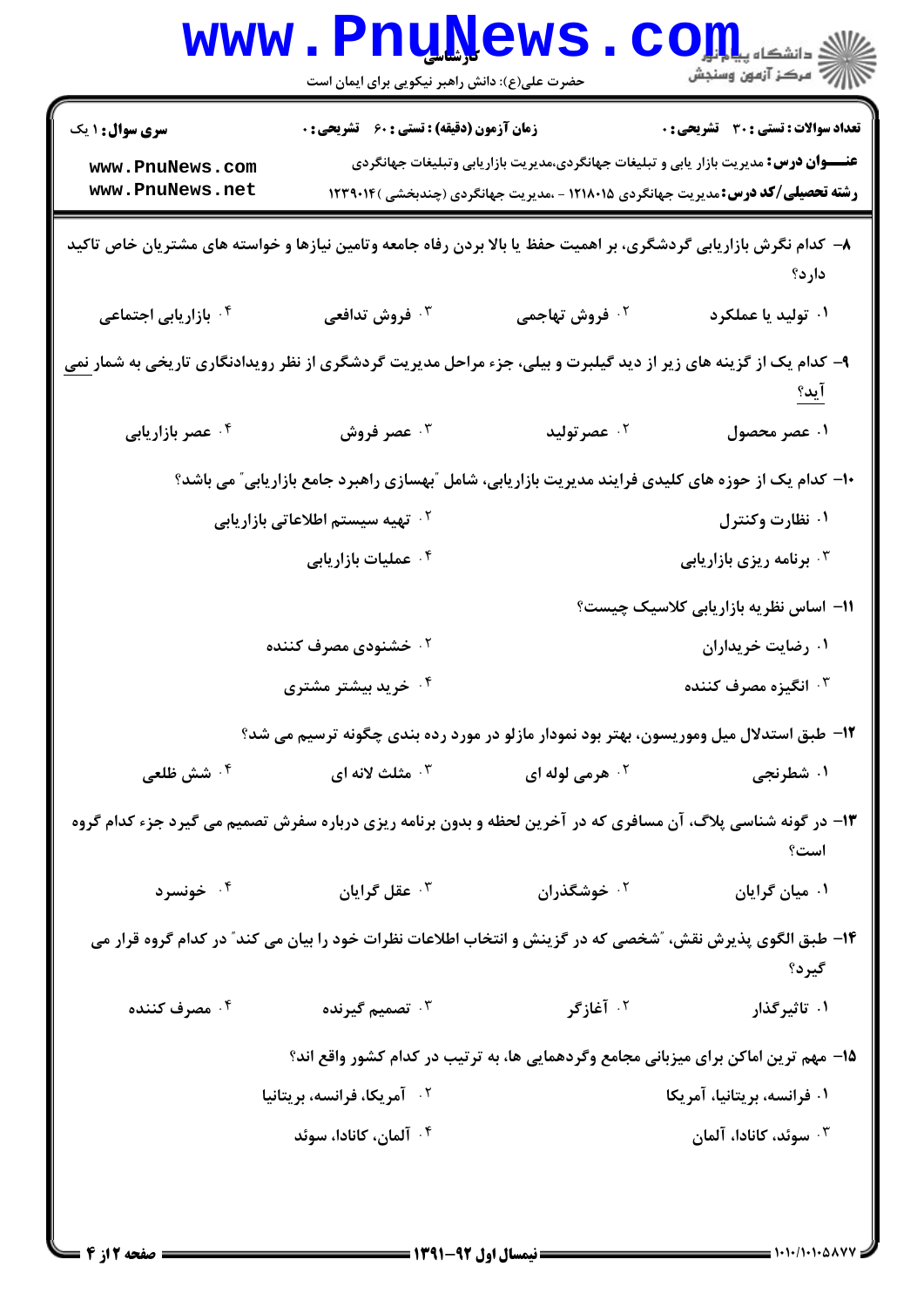|                                                                                                                                                                                    | <b>WWW.PNUWEWS</b><br>حضرت علی(ع): دانش راهبر نیکویی برای ایمان است                                           |                                                                                                                                                                                          | $COJJL$ انشڪاه پيا<br>أأزأت مركز آزمون وسنجش                     |  |
|------------------------------------------------------------------------------------------------------------------------------------------------------------------------------------|---------------------------------------------------------------------------------------------------------------|------------------------------------------------------------------------------------------------------------------------------------------------------------------------------------------|------------------------------------------------------------------|--|
| <b>سری سوال : ۱ یک</b><br>www.PnuNews.com<br>www.PnuNews.net                                                                                                                       | <b>زمان آزمون (دقیقه) : تستی : 60 ٪ تشریحی : 0</b>                                                            | <b>عنــــوان درس:</b> مدیریت بازار یابی و تبلیغات جهانگردی،مدیریت بازاریابی وتبلیغات جهانگردی<br><b>رشته تحصیلی/کد درس:</b> مدیریت جهانگردی ۱۲۱۸۰۱۵ - ،مدیریت جهانگردی (چندبخشی )۱۲۳۹۰۱۴ | <b>تعداد سوالات : تستی : 30 ٪ تشریحی : 0</b>                     |  |
| ۰۴ خردمندی                                                                                                                                                                         | ۰۳ سود                                                                                                        | ۱۶– از نظر ″یشین ″ ، تفاوت اصلی بین مصرف کننده و خرید تجاری کدام عنصر است؟<br>۰۲ نوع محصول                                                                                               | ۰۱ هزینه                                                         |  |
|                                                                                                                                                                                    | ۱۷– دو مساله اساسی که برای بازاریاب گردشگری در بخش گردهمایی ومیهمان نوازی وجود دارد و به چگونگی رفتار خریدار  |                                                                                                                                                                                          |                                                                  |  |
|                                                                                                                                                                                    | <sup>۰۲</sup> تجاری شدن و رشد فناوری اطلاعات                                                                  |                                                                                                                                                                                          | ارتباط پیدا می کند، کدامند؟<br>۰۱ جهانی شدن و رشد فناوری اطلاعات |  |
| <sup>۰۴</sup> تجاری شدن و رشد ارزیابی های خریداران<br>۰۳ جهانی شدن و رشد ارزیابی های خریداران                                                                                      |                                                                                                               |                                                                                                                                                                                          |                                                                  |  |
|                                                                                                                                                                                    | ۱۸– در کدام یک از مشخصه های بخش(تقسیم بندی بازار)، بازاریاب باید قادر باشد آندازه ومصرف بالقوه را تخمین بزند؟ |                                                                                                                                                                                          |                                                                  |  |
| ۰۴ قابل تشخیص                                                                                                                                                                      | ات قابل سنجش $\cdot$                                                                                          | ۰ <sup>۲</sup> عملی بودن                                                                                                                                                                 | ۰۱ قابل دسترسی                                                   |  |
| ۱۹– در کدام یک از انواع تقسیم بندی مشتریان، سطح تعهد و میزان خرید نسبت به یک جاذبه یا مقصد خاص توسط گروهها، به<br>عنوان یک نقطه شروع مهم برای تقسیم بندی مورد ملاحظه قرار می گیرد؟ |                                                                                                               |                                                                                                                                                                                          |                                                                  |  |
|                                                                                                                                                                                    | ۲.  تقسیم بندی جمعیت شناختی                                                                                   |                                                                                                                                                                                          | ۰۱ تقسیم بندی روانشناختی                                         |  |
|                                                                                                                                                                                    | ۰۴ تقسیم بندی چند متغیره                                                                                      |                                                                                                                                                                                          | تقسیم بندی بر اساس رفتار خریدار $\cdot$                          |  |
|                                                                                                                                                                                    |                                                                                                               | ۲۰- در جذابیت بازار، کدام عامل مهم تر از اندازه ومصرف بالقوه بازار است؟                                                                                                                  |                                                                  |  |
|                                                                                                                                                                                    | <sup>۲</sup> ۰ میزان و شدت رقابت                                                                              | ۰۱ نوع محصولات ارائه شده                                                                                                                                                                 |                                                                  |  |
|                                                                                                                                                                                    | ۰۴ موقعیت بازار                                                                                               |                                                                                                                                                                                          | جنس و سن خریداران $\cdot$                                        |  |
| <b>۲۱</b> - شیوه ای که در آن یک سازمان وظایف اصلی اش، بالاخص وظایفی را که زیربنای ارزش هایش است، پیش می برد، چه<br>نامیده می شود؟                                                  |                                                                                                               |                                                                                                                                                                                          |                                                                  |  |
| ۰ <sup>۴</sup> تاکتیک شرکت                                                                                                                                                         | ۰۳ هدف شرکت                                                                                                   | ۰ <sup>۲</sup> راهبرد شرکت                                                                                                                                                               | ۰۱ فرهنگ شرکت                                                    |  |
|                                                                                                                                                                                    |                                                                                                               |                                                                                                                                                                                          | <b>۲۲-</b> ممیزی بازاریابی باید منجر به چه چیزی شود؟             |  |
| ۰۴ تدوین راهبرد                                                                                                                                                                    | سود بیشتر $\cdot^{\mathsf{v}}$                                                                                | ۰ <sup>۲</sup> جهت گیری                                                                                                                                                                  | ۰۱ تحلیل بازار                                                   |  |
| ۲۳- در ماتریس گروه مشاوران بوستون، در کدام الگو، رهبران بازار در بازارهای رشد برای شرکت ها مهم می باشند؟                                                                           |                                                                                                               |                                                                                                                                                                                          |                                                                  |  |
| ۰ <sup>۴</sup> علامت سوال                                                                                                                                                          | $\mathfrak{r}$ . سگ                                                                                           | ۰ <sup>۲</sup> ستاره                                                                                                                                                                     | ۰۱ گاو شیرده                                                     |  |
|                                                                                                                                                                                    |                                                                                                               |                                                                                                                                                                                          |                                                                  |  |
|                                                                                                                                                                                    |                                                                                                               |                                                                                                                                                                                          |                                                                  |  |
|                                                                                                                                                                                    |                                                                                                               |                                                                                                                                                                                          |                                                                  |  |

 $= 1.1 - 11.1 - 011$